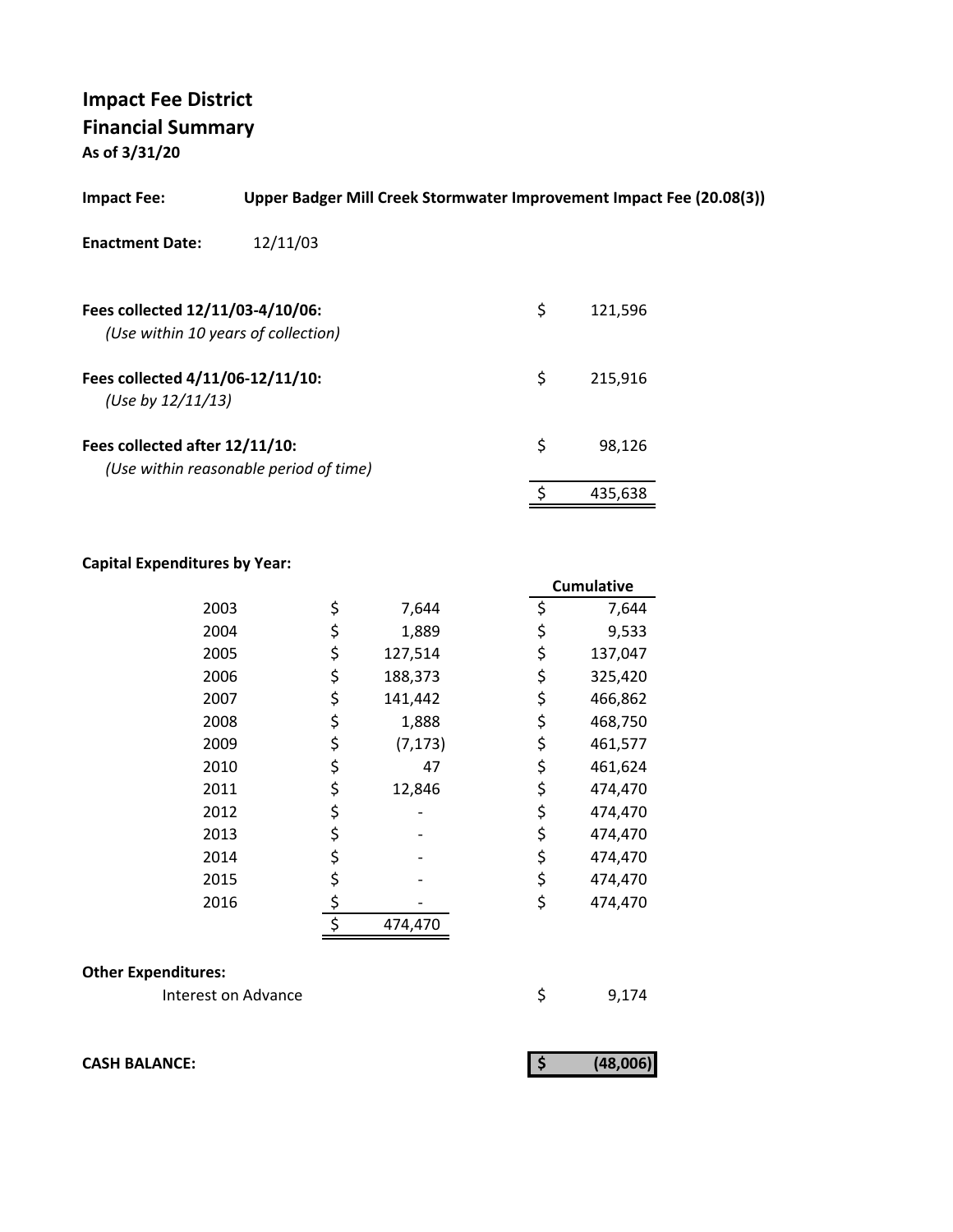**As of 3/31/20**

| <b>Impact Fee:</b>                                                     | Door Creek North Phase 2 Improvements Impact Fee (20.08(4)) |    |         |  |
|------------------------------------------------------------------------|-------------------------------------------------------------|----|---------|--|
| <b>Enactment Date:</b>                                                 | 3/17/04                                                     |    |         |  |
| Fees collected 3/17/04-4/10/06:<br>(Use within 10 years of collection) |                                                             | S. | 235,710 |  |
| Fees collected 4/11/06-3/17/11:<br>(Use by $3/17/14$ )                 |                                                             | S. | 99.202  |  |
| Fees collected after 3/17/11:                                          | (Use within reasonable period of time)                      | Ś  | 750,111 |  |

#### **Capital Expenditures by Year:**

|      |              | <b>Cumulative</b> |
|------|--------------|-------------------|
| 2004 | \$1,186,316  | \$1,186,316       |
| 2005 | \$<br>4,414  | \$1,190,730       |
| 2006 | \$<br>1,832  | \$1,192,561       |
| 2007 | \$<br>61,157 | \$1,253,719       |
| 2008 | \$           | \$1,253,719       |
| 2009 | \$           | \$1,253,719       |
| 2010 | \$           | \$1,253,719       |
| 2011 | \$           | \$1,253,719       |
| 2012 | \$           | \$1,253,719       |
| 2013 | \$           | \$1,253,719       |
| 2014 | \$           | \$1,253,719       |
| 2015 | \$           | \$1,253,719       |
| 2016 | \$           | \$1,253,719       |
|      | 1,253,719    |                   |

### **Other Expenditures:**

| Interest on Advance |  | 63,925 |
|---------------------|--|--------|
|---------------------|--|--------|

**CASH BALANCE:** (232,621)

\$ 1,085,022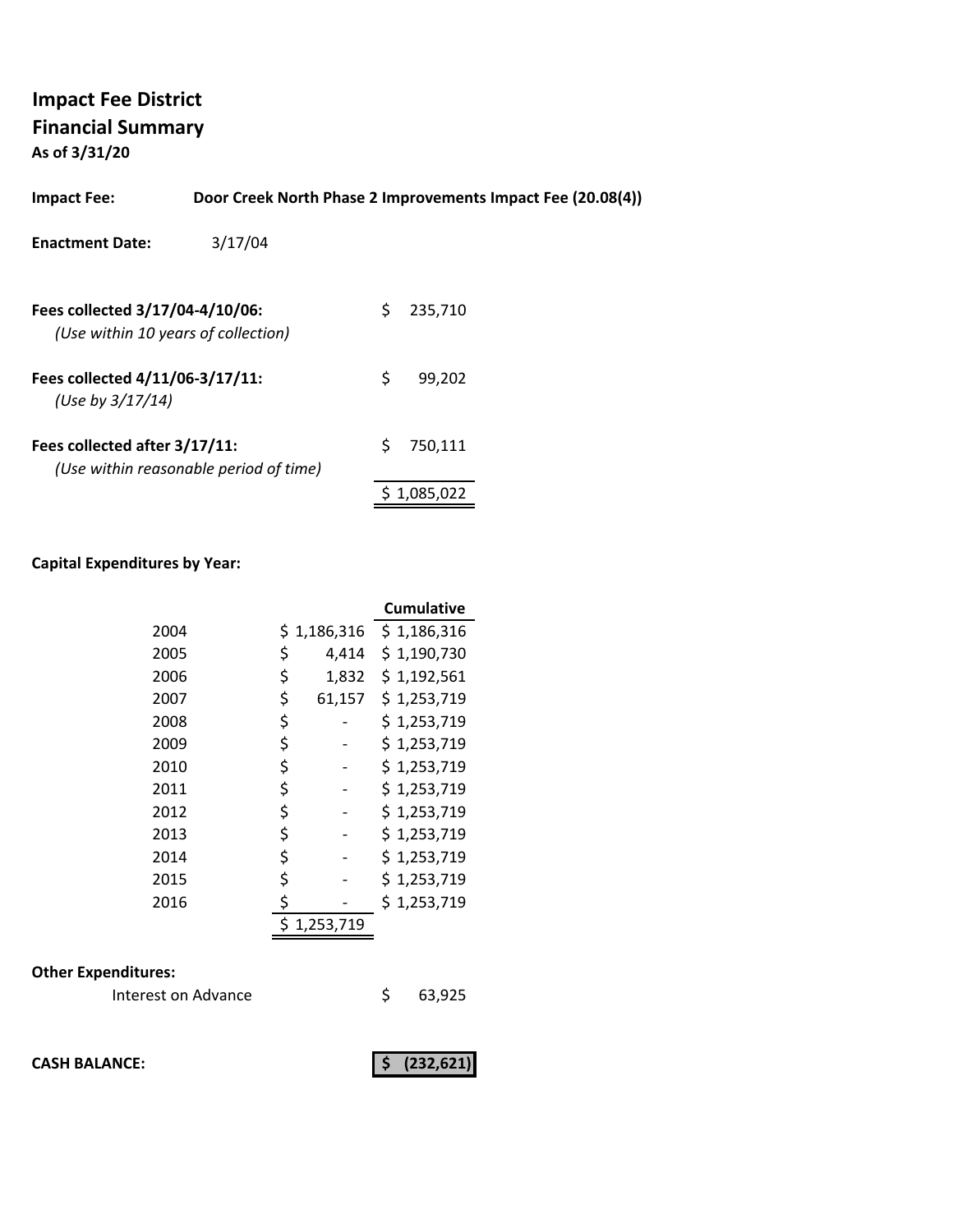**As of 3/31/20**

#### **Impact Fee: Valley View Road Sewer and Drainage Improvement (22.08(5))**

**Enactment Date:** 7/12/05

|                                                                         |    | <b>Sewer</b> |  |    | <b>Stormwater</b> |
|-------------------------------------------------------------------------|----|--------------|--|----|-------------------|
| Fees collected 7/12/05-4/10/06:<br>(Use within 10 years of collection)  | Ś  |              |  | \$ |                   |
| Fees collected 4/11/06-7/12/12:<br>(Use by 7/12/15)                     | \$ | 6,155        |  | S  | 7,827             |
| Fees collected after 7/12/12:<br>(Use within reasonable period of time) | Ś  | 48,938       |  | Ś  | 30,993            |
|                                                                         | ÷  | 55,093       |  |    | 38,820            |
| <b>Debt Proceeds:</b>                                                   | Ś  | 220,000      |  |    |                   |

#### **Capital Expenditures by Year:**

|                                 | <b>SEWER</b> |         |    | <b>STORMWATER</b> |               |     |                   |
|---------------------------------|--------------|---------|----|-------------------|---------------|-----|-------------------|
|                                 |              |         |    | <b>Cumulative</b> |               |     | <b>Cumulative</b> |
| 2005                            | \$           | 233,802 | \$ | 233,802           | \$<br>354,923 | Ś.  | 354,923           |
| 2006                            |              | 16,262  | \$ | 250,063           | 47,531        |     | 402,455           |
| 2007                            | Ş            | 230     | \$ | 250,293           | 1,500         | \$  | 403,954           |
| 2008                            | \$           | (36)    | \$ | 250,257           | 1,536         | \$  | 405,490           |
| 2009                            | \$           | 6,884   | \$ | 257,142           |               | S.  | 405,490           |
| 2010                            |              | 20,327  | \$ | 277,469           |               |     | 405,490           |
| 2011                            | \$           | 34,457  | \$ | 311,926           |               | \$. | 405,490           |
| 2012                            | \$           | 7,441   | \$ | 319,367           |               | \$. | 405,490           |
| 2013                            | Ş            | 578     | \$ | 319,945           |               | S.  | 405,490           |
| 2014                            |              | -       |    | 319,945           |               |     | 405,490           |
| 2015                            |              |         | \$ | 319,945           |               | \$  | 405,490           |
| 2016                            | \$           |         | \$ | 319,945           |               | \$  | 405,490           |
|                                 |              | 319,945 |    |                   | 405,490       |     |                   |
| <b>Other Expenditures:</b>      |              |         |    |                   |               |     |                   |
| Interest on Advance             |              |         | \$ | 18,935            |               | \$  | 23,998            |
| Debt Principal & Interest (net) |              |         | \$ | 225,794           |               |     |                   |
| <b>CASH BALANCE:</b>            |              |         |    | (289, 581)        |               |     | (390, 668)        |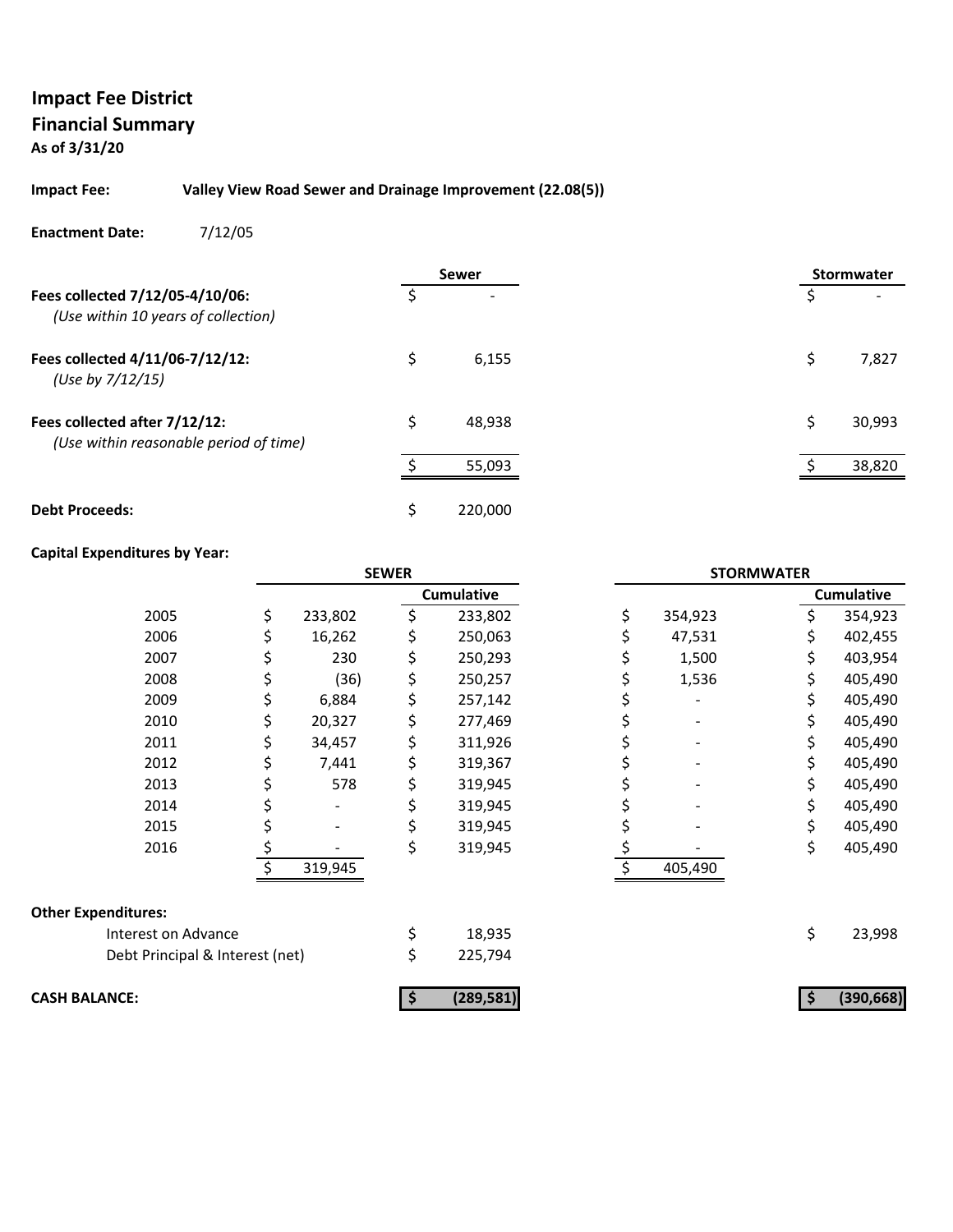**As of 3/31/20**

| Impact Fee:                                           | <b>Felland Road Sanitary Sewer Improvement (20.08(7))</b> |    |        |
|-------------------------------------------------------|-----------------------------------------------------------|----|--------|
| <b>Enactment Date:</b>                                | 12/20/07                                                  |    |        |
| Fees collected 12/20/07-4/10/06:                      | (Use within 10 years of collection)                       | \$ |        |
| Fees collected 4/11/06-12/20/14:<br>(Use by 12/20/17) |                                                           | \$ |        |
| Fees collected after 12/20/14:                        | (Use within reasonable period of time)                    | \$ | 89,819 |
|                                                       |                                                           | \$ | 89.819 |

#### **Capital Expenditures by Year:**

|      |               |    | Cumulative |
|------|---------------|----|------------|
| 2007 | \$<br>54,453  | \$ | 54,453     |
| 2008 | \$<br>680,651 | \$ | 735,104    |
| 2009 | \$<br>854,468 | \$ | 1,589,572  |
| 2010 | \$<br>19,749  | \$ | 1,609,321  |
| 2011 | 281           | \$ | 1,609,602  |
| 2012 |               | \$ | 1,609,602  |
| 2013 |               | \$ | 1,609,602  |
| 2014 | \$            | \$ | 1,609,602  |
| 2015 |               | \$ | 1,609,602  |
| 2016 |               | \$ | 1,609,602  |
|      | 1,609,602     |    |            |
|      |               |    |            |

#### **Other Expenditures:**

Interest on Advance **1998** \$91,934

**CASH BALANCE:** (1,611,717)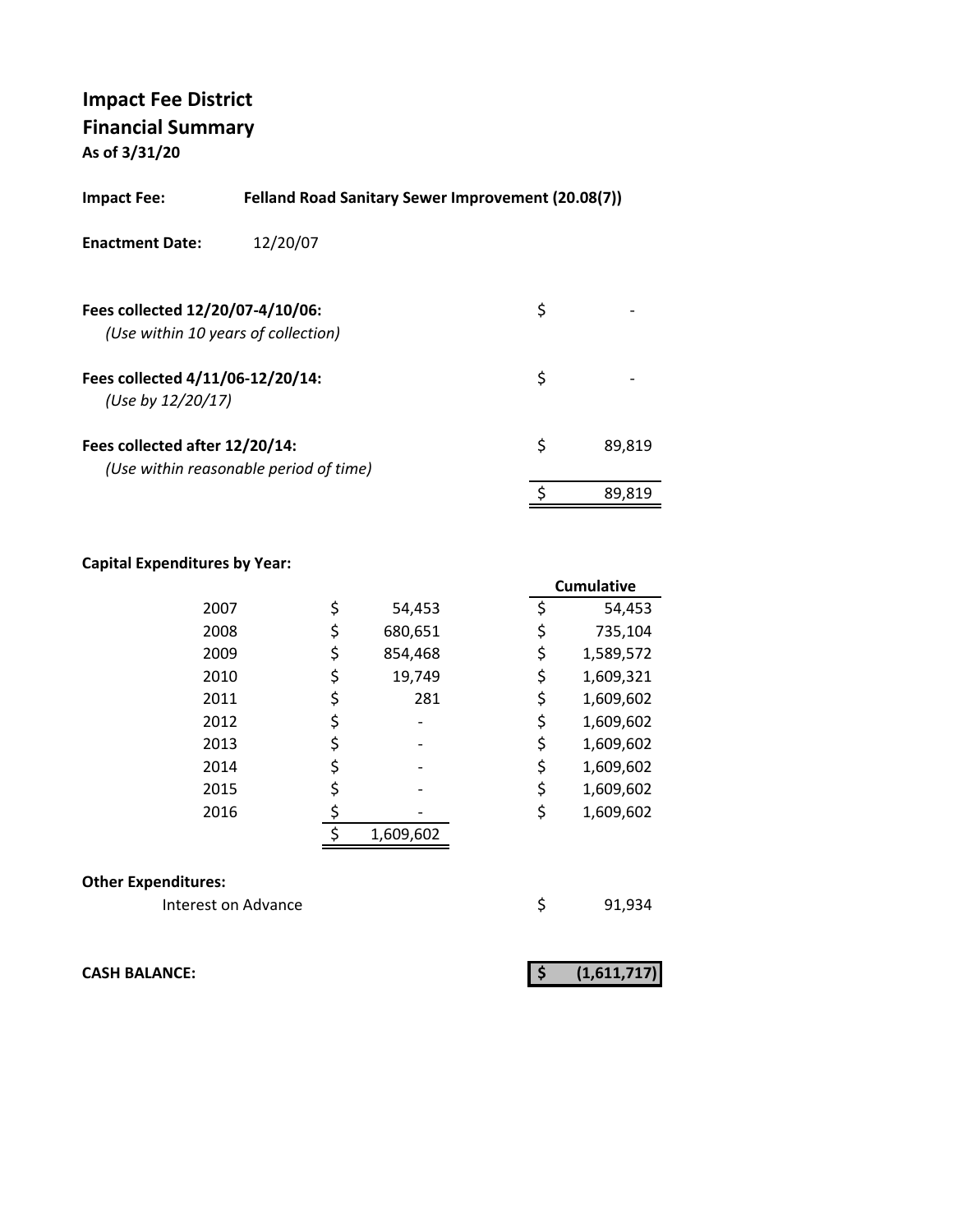**As of 3/31/20**

| 11/22/08<br><b>Enactment Date:</b>                                                        |  |
|-------------------------------------------------------------------------------------------|--|
|                                                                                           |  |
| Fees collected Before 4/10/06:<br>N/A<br>(Use within 10 years of collection)              |  |
| \$<br>Fees collected 4/11/06-11/22/15:<br>104,033<br>(Use by $11/22/18$ )                 |  |
| \$<br>Fees collected after 11/22/15:<br>150,828<br>(Use within reasonable period of time) |  |
| 254.861                                                                                   |  |

#### **Capital Expenditures by Year:**

|                            |    |         | <b>Cumulative</b> |
|----------------------------|----|---------|-------------------|
| 2008                       | \$ | 52,335  | \$<br>52,335      |
| 2009                       | \$ | 268,548 | \$<br>320,883     |
| 2010                       | \$ | 508     | \$<br>321,391     |
| 2011                       | \$ |         | \$<br>321,391     |
| 2012                       | \$ |         | \$<br>321,391     |
| 2013                       | \$ |         | \$<br>321,391     |
| 2014                       | \$ |         | \$<br>321,391     |
| 2015                       | \$ |         | \$<br>321,391     |
| 2016                       | \$ |         | \$<br>321,391     |
|                            | ¢  | 321,391 |                   |
|                            |    |         |                   |
| <b>Other Expenditures:</b> |    |         |                   |
| Interest on Advance        |    |         | \$<br>13,820      |

**CASH BALANCE: (80,350) \$** 

|--|--|--|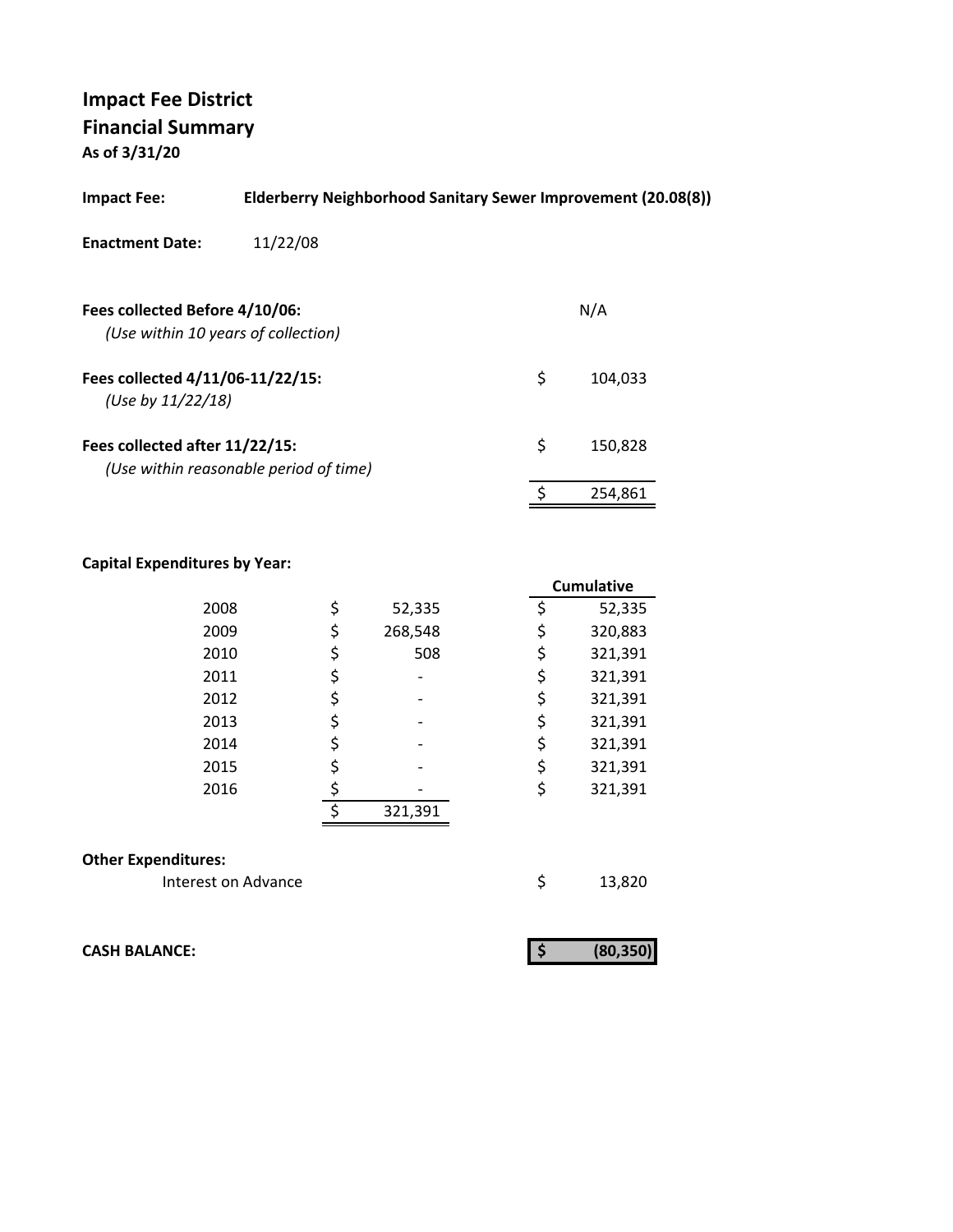**As of 3/31/20**

| <b>Impact Fee:</b>                                                      | Northeast Neighborhood Sanitary Sewer Improvement (20.08(9)) |                  |         |  |                                 |                   |
|-------------------------------------------------------------------------|--------------------------------------------------------------|------------------|---------|--|---------------------------------|-------------------|
| <b>Enactment Date:</b>                                                  | 3/14/09                                                      |                  |         |  |                                 |                   |
| Fees collected Before 4/10/06:<br>(Use within 10 years of collection)   |                                                              |                  |         |  |                                 | N/A               |
| Fees collected 4/11/06-3/14/16:<br>(Use by 3/14/19)                     |                                                              |                  |         |  | \$                              |                   |
| Fees collected after 3/14/16:<br>(Use within reasonable period of time) |                                                              |                  |         |  | \$                              | 48,813            |
|                                                                         |                                                              |                  |         |  | \$                              | 48,813            |
| <b>Debt Proceeds:</b>                                                   |                                                              |                  |         |  | \$                              | 290,000           |
| <b>Capital Expenditures by Year:</b>                                    |                                                              |                  |         |  |                                 |                   |
|                                                                         |                                                              |                  |         |  |                                 | <b>Cumulative</b> |
| 2009                                                                    |                                                              | \$               | 359,509 |  | \$                              | 359,509           |
| 2010                                                                    |                                                              | \$\$\$\$\$\$\$\$ | 260,073 |  | \$\$\$                          | 619,582           |
| 2011                                                                    |                                                              |                  | (1)     |  |                                 | 619,581           |
| 2012                                                                    |                                                              |                  |         |  |                                 | 619,581           |
| 2013                                                                    |                                                              |                  |         |  | \$                              | 619,581           |
| 2014                                                                    |                                                              |                  |         |  | \$                              | 619,581           |
| 2015                                                                    |                                                              |                  |         |  | \$                              | 619,581           |
| 2016                                                                    |                                                              |                  |         |  | \$                              | 619,581           |
|                                                                         |                                                              |                  | 619,581 |  |                                 |                   |
| <b>Other Expenditures:</b>                                              |                                                              |                  |         |  |                                 |                   |
| Interest on Advance                                                     |                                                              |                  |         |  | \$                              | 17,446            |
|                                                                         | Debt Principal & Interest (net)                              |                  |         |  | \$                              | 297,638           |
| <b>CASH BALANCE:</b>                                                    |                                                              |                  |         |  | $\overline{\boldsymbol{\zeta}}$ | (595, 852)        |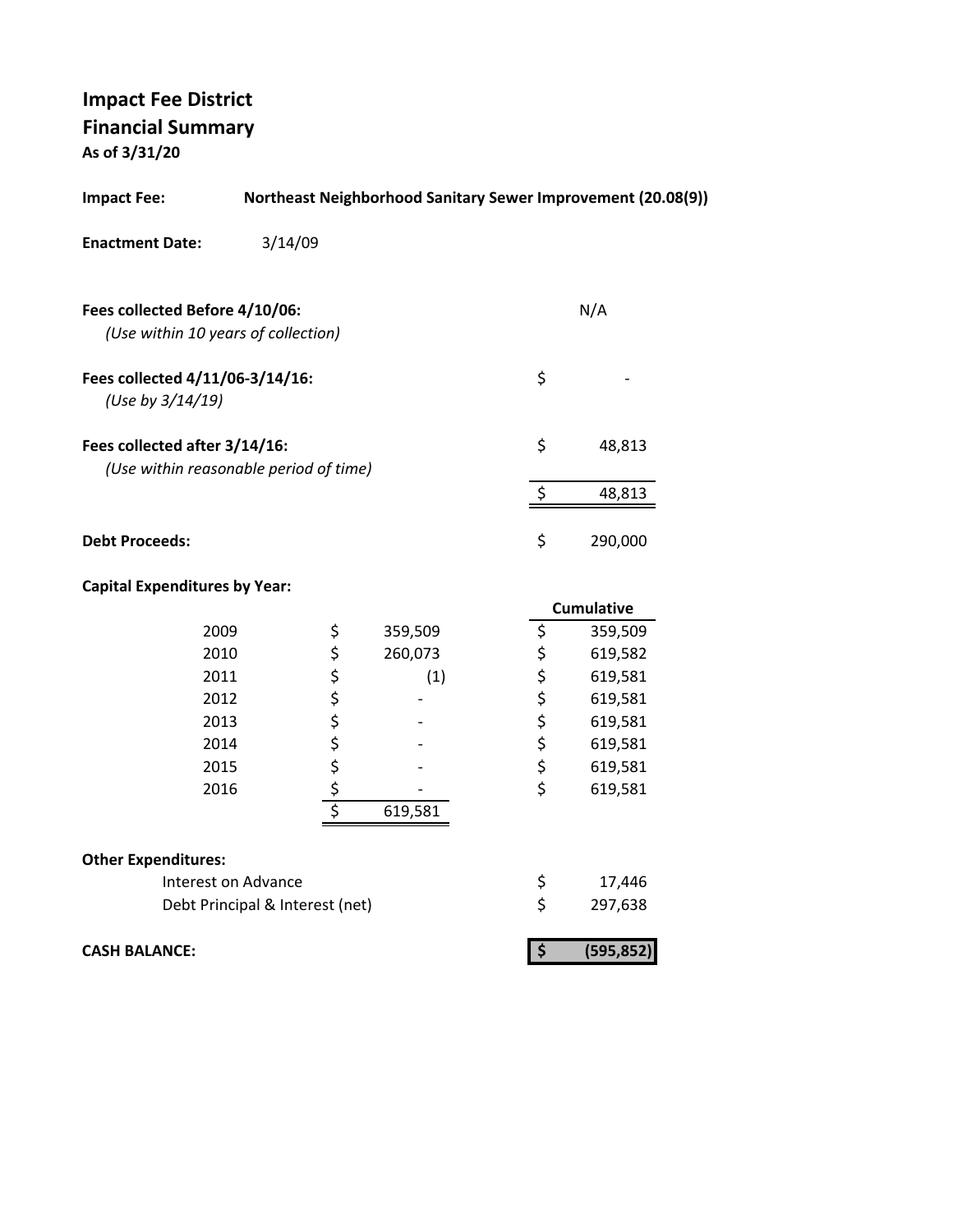**As of 3/31/20**

#### **Impact Fee: Lower Badger Mill Creek Sanitary and Stormwater Management (20.08(10))**

**Enactment Date:** 12/5/09

|                                                                         |    | Sewer                    | Stormwater     |
|-------------------------------------------------------------------------|----|--------------------------|----------------|
| Fees collected 7/12/05-4/10/06:<br>(Use within 10 years of collection)  | Ś  | $\overline{\phantom{0}}$ | \$             |
| Fees collected 4/11/06-12/5/16:<br>(Use by 12/5/19)                     | \$ | 360.452                  | \$<br>689,372  |
| Fees collected after 12/5/16:<br>(Use within reasonable period of time) | \$ | 879.650                  | S<br>1,141,106 |
|                                                                         |    | 1,240,102                | 1,830,478      |
| <b>Debt Proceeds:</b>                                                   | \$ | 1,952,700                |                |

### **Capital Expenditures by Year:**

|                                 | <b>SEWER</b> |             |    | <b>STORMWATER</b> |    |              |    |                   |
|---------------------------------|--------------|-------------|----|-------------------|----|--------------|----|-------------------|
|                                 |              |             |    | <b>Cumulative</b> |    |              |    | <b>Cumulative</b> |
| 2009                            | \$           | 812,879     | \$ | 812,879           | \$ | 37,716       | \$ | 37,716            |
| 2010                            | \$           | 241,355     | \$ | 1,054,234         | \$ |              | \$ | 37,716            |
| 2011                            | \$           | (61, 626)   | \$ | 992,608           | \$ | 266          | \$ | 37,982            |
| 2012                            | \$           | 498,829     | \$ | 1,491,437         | \$ |              | \$ | 37,982            |
| 2013                            | \$           | 200         | \$ | 1,491,637         | \$ |              | \$ | 37,982            |
| 2014                            | \$           | 213,769     | \$ | 1,705,405         | \$ |              | \$ | 37,982            |
| 2015                            | \$.          | 1,001,448   | \$ | 2,706,853         | \$ | 450,626      | \$ | 488,608           |
| 2016                            | Ş            | 516,633     | \$ | 3,223,486         | \$ |              | \$ | 488,608           |
| 2017                            | \$           | 67          | \$ | 3,223,553         | \$ |              | \$ | 488,608           |
| 2018                            | \$           | 59,693      | \$ | 3,283,246         | \$ | 49,970       | \$ | 538,578           |
| 2019                            | \$           |             | \$ | 3,283,246         | \$ | 13,915       | \$ | 552,493           |
|                                 |              | \$3,283,246 |    |                   |    | \$552,493.29 |    |                   |
| <b>Other Expenditures:</b>      |              |             |    |                   |    |              |    |                   |
| Interest on Advance             |              |             | \$ | 22,021            |    |              | \$ | 3,951             |
| Debt Principal & Interest (net) |              |             | \$ | 1,629,723         |    |              |    |                   |
| <b>CASH BALANCE:</b>            |              |             | \$ | (1,742,188)       |    |              |    | 1,274,033         |
|                                 |              |             |    | Combined Total: 5 |    | (468, 154)   |    |                   |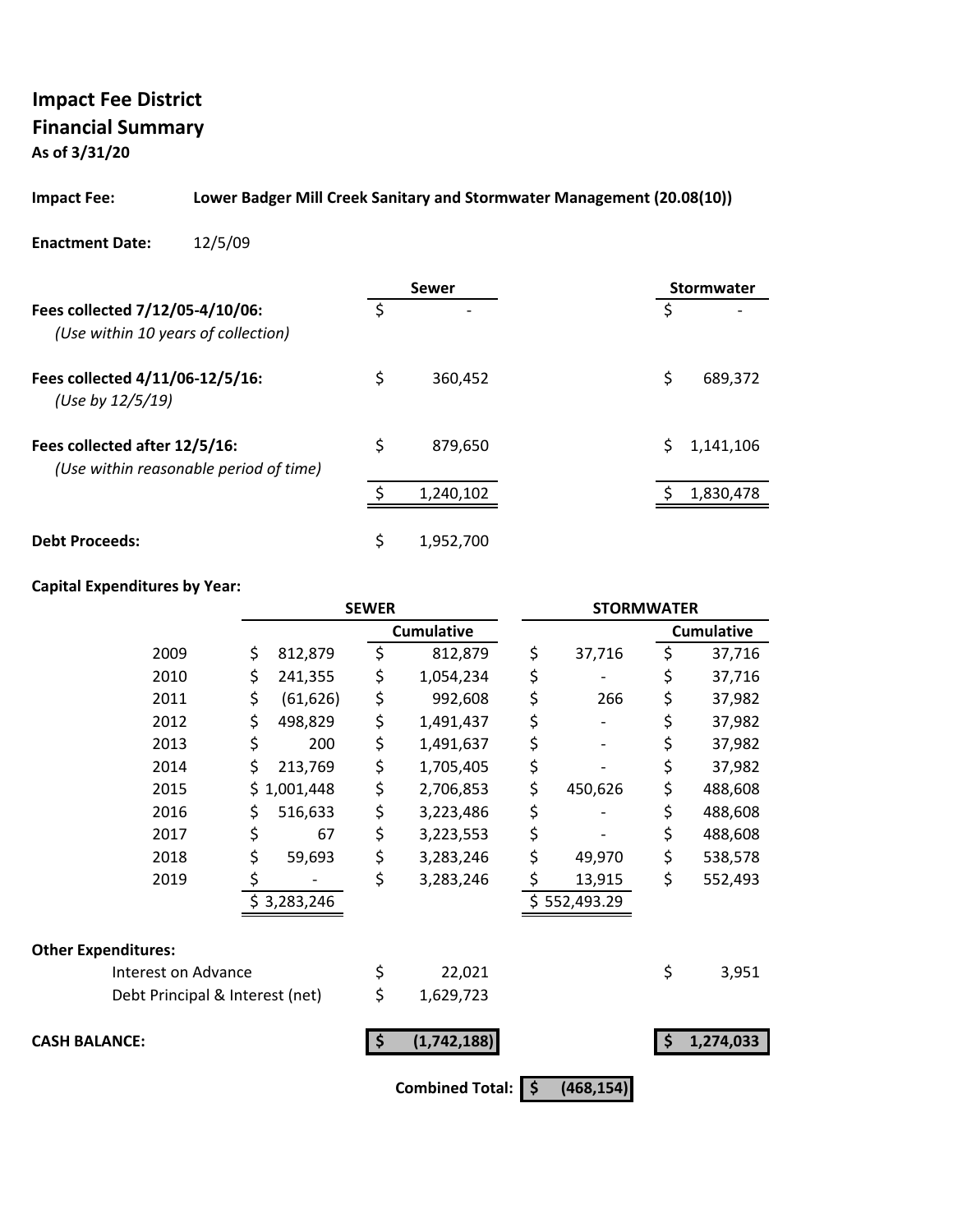**As of 3/31/20**

| <b>Impact Fee:</b>                                  | Jeffy Trail Sanitary Sewer (20.08(11)) |    |        |
|-----------------------------------------------------|----------------------------------------|----|--------|
| <b>Enactment Date:</b>                              | 3/28/13                                |    |        |
| Fees collected Before 4/10/06:                      | (Use within 10 years of collection)    |    | N/A    |
| Fees collected 4/11/06-3/28/20:<br>(Use by 3/28/23) |                                        | \$ | 92,937 |
| Fees collected after 3/28/20:                       | (Use within reasonable period of time) | \$ |        |
|                                                     |                                        | Ś. | 92.937 |
|                                                     |                                        |    |        |

#### **Capital Expenditures by Year:**

|                        |              |    | <b>Cumulative</b> |
|------------------------|--------------|----|-------------------|
| 2013                   | \$<br>83,135 |    | 83,135            |
| 2014                   | \$<br>-      | \$ | 83,135            |
| 2015                   | \$<br>-      | \$ | 83,135            |
| 2016                   |              | \$ | 83,135            |
|                        | 83,135       |    |                   |
|                        |              |    |                   |
| <b>Other Revenues:</b> |              |    |                   |
| Interest Income        |              | S  | 502               |

|  | <b>CASH BALANCE:</b> |
|--|----------------------|
|--|----------------------|

| <b>CASH BALANCE:</b> | 10,304 |
|----------------------|--------|
|                      |        |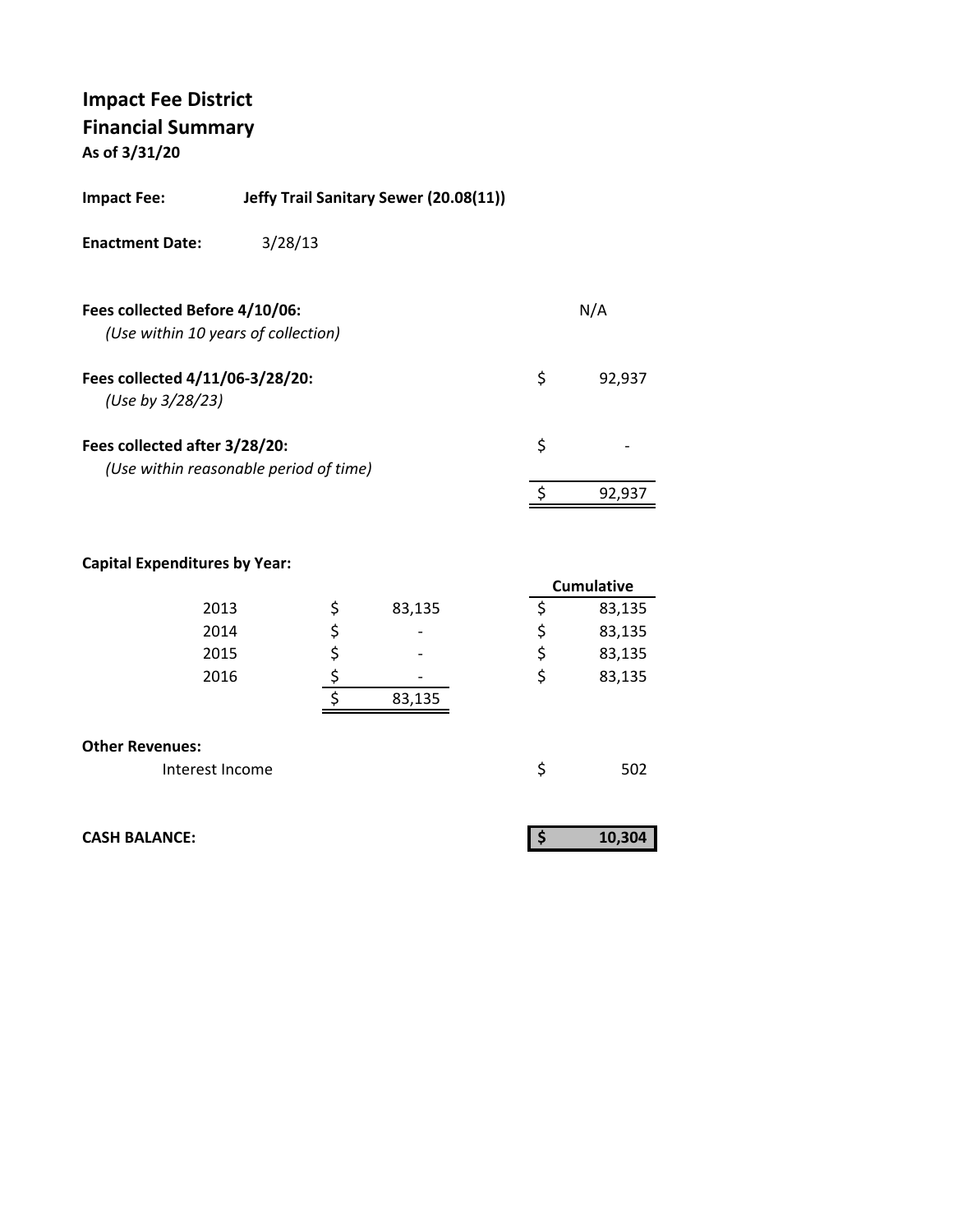**As of 3/31/20**

| <b>Impact Fee:</b>                                                      |        |      | West Elderberry Neighborhood Sanitary Sewer Improvement (20.08(1)) |                   |  |
|-------------------------------------------------------------------------|--------|------|--------------------------------------------------------------------|-------------------|--|
| <b>Enactment Date:</b>                                                  | 8/3/18 |      |                                                                    |                   |  |
| Fees collected Before 4/10/06:                                          |        |      |                                                                    | N/A               |  |
| (Use within 10 years of collection)                                     |        |      |                                                                    |                   |  |
| Fees collected 4/11/06-3/28/20:<br>(Use by 3/28/23)                     |        |      |                                                                    | \$                |  |
| Fees collected after 3/28/20:<br>(Use within reasonable period of time) |        |      |                                                                    | \$<br>25,463      |  |
|                                                                         |        |      |                                                                    | \$<br>25,463      |  |
| <b>Capital Expenditures by Year:</b>                                    |        |      |                                                                    | <b>Cumulative</b> |  |
| 2018                                                                    |        |      | 9,976                                                              | \$<br>9,976       |  |
| 2019                                                                    |        |      | 615,911                                                            | \$<br>625,887.61  |  |
| 2020                                                                    |        |      |                                                                    | \$<br>625,888     |  |
| 2021                                                                    |        | さんそう | 625,888                                                            | \$<br>625,888     |  |
| <b>Other Revenues:</b>                                                  |        |      |                                                                    |                   |  |
| Interest Income                                                         |        |      |                                                                    | \$                |  |
| <b>CASH BALANCE:</b>                                                    |        |      |                                                                    | \$<br>(600, 424)  |  |